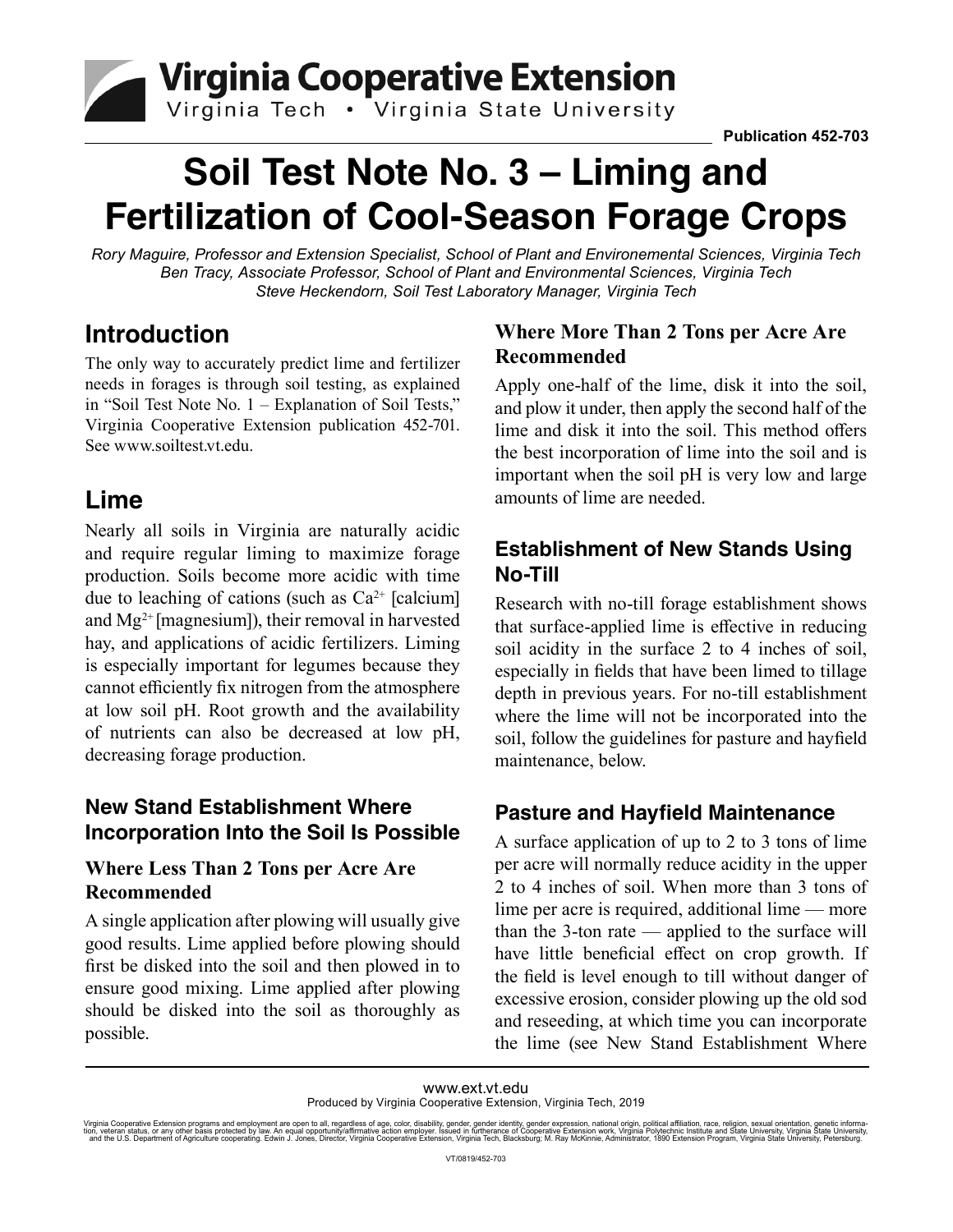Incorporation Into the Soil Is Possible, above). Otherwise, surface-apply half the lime now and the remainder in six to 12 months.

## **Nitrogen, Phosphate, Potash Fertilization**

For help calculating fertilizer rates, see Virginia Cooperative Extension publication 424-035, "Fertilizer Types and Calculating Application Rates." If you are considering fertilizing with poultry litter, see publication 418-142, "Fertilizing Cool-Season Forages With Poultry Litter Versus Commercial Fertilizer." These can be found online at www.pubs.ext.vt.edu or at your local Virginia Cooperative Extension office.

The need for phosphate (phosphorus) and potash (potassium) is determined by using a soil test to measure the concentration of these nutrients in soils. Soil nitrogen concentration is **not** a good predictor of nitrogen availability to forages, so the need for nitrogen is determined by forage species to be grown, soil type, and the presence of legumes. Recommended rates for all three are provided in soil test reports. Legumes fix nitrogen from the air into a plant-available form that is shared with grasses in mixed pastures.

If your hayfield or pasture contains 25 to 30 percent legume cover (such as clover or alfalfa), additional nitrogen fertilization is usually not needed to boost forage yield. Nitrogen fertilizer promotes grass growth and can produce significant yield increases when used on pastures or hayfields that are predominantly grass. For hay production of coolseason species like tall fescue or orchardgrass, nitrogen is used most efficiently when it is splitapplied in early spring (e.g., mid-March) and early fall when forages are actively growing. In a grazing system, spring applications of nitrogen should be later than hay production (e.g., mid- to late May). Later nitrogen application can help extend forage growth in summer, which is beneficial for grazing. Nitrogen also leaches easily from the soil, which is another reason split applications are better.

In contrast to nitrogen, phosphate and potash are well-retained in the soil and can be applied at any time of the year. In most cases, it is economically advantageous to apply phosphate and potash at the same time nitrogen is being applied. Where possible, plowing or disking in these two nutrients (e.g., at seeding) will give the best results, but surface application is fine for established forages.

Phosphate stimulates root growth, especially on young plant seedlings. Therefore, use higher rates of phosphate when establishing forages for hay or pasture as compared to maintenance phosphate applications for established stands. These higher rates will be included in your soil test recommendation as long as you indicate that you are establishing rather than maintaining forage. Applying the extra phosphate at establishment is a very important step in getting healthy seedlings for a vigorous stand of forage.

Field management greatly affects nutrient needs, especially when comparing pasture to hayfields. If you use the field for a pasture system, a considerable amount of nutrient recycling takes place, especially for phosphate and potash. Almost 90 percent of the forage phosphorus consumed by livestock is returned back to pasture in manure. Potassium in forages is also heavily recycled but mostly through urine deposition. Because nitrogen can be lost to the atmosphere and leached, regular nitrogen additions will still be required in pasture systems unless legumes are present, as described above.

If you cut the field for hay, you will remove large amounts of plant nutrients. A ton of tall-grass hay may contain 50 pounds of N (nitrogen), 16 pounds of  $P_2O_5$  (phosphate), and 52 pounds of  $K_2O$ (potash). Thus, in a hay system, greater amounts of nutrients — especially phosphate and potash will be needed over time to replace the nutrients removed in the harvested hay and maintain soil fertility and forage productivity.

Sulfur deficiency has not been documented in forage in Virginia; however, it has been documented